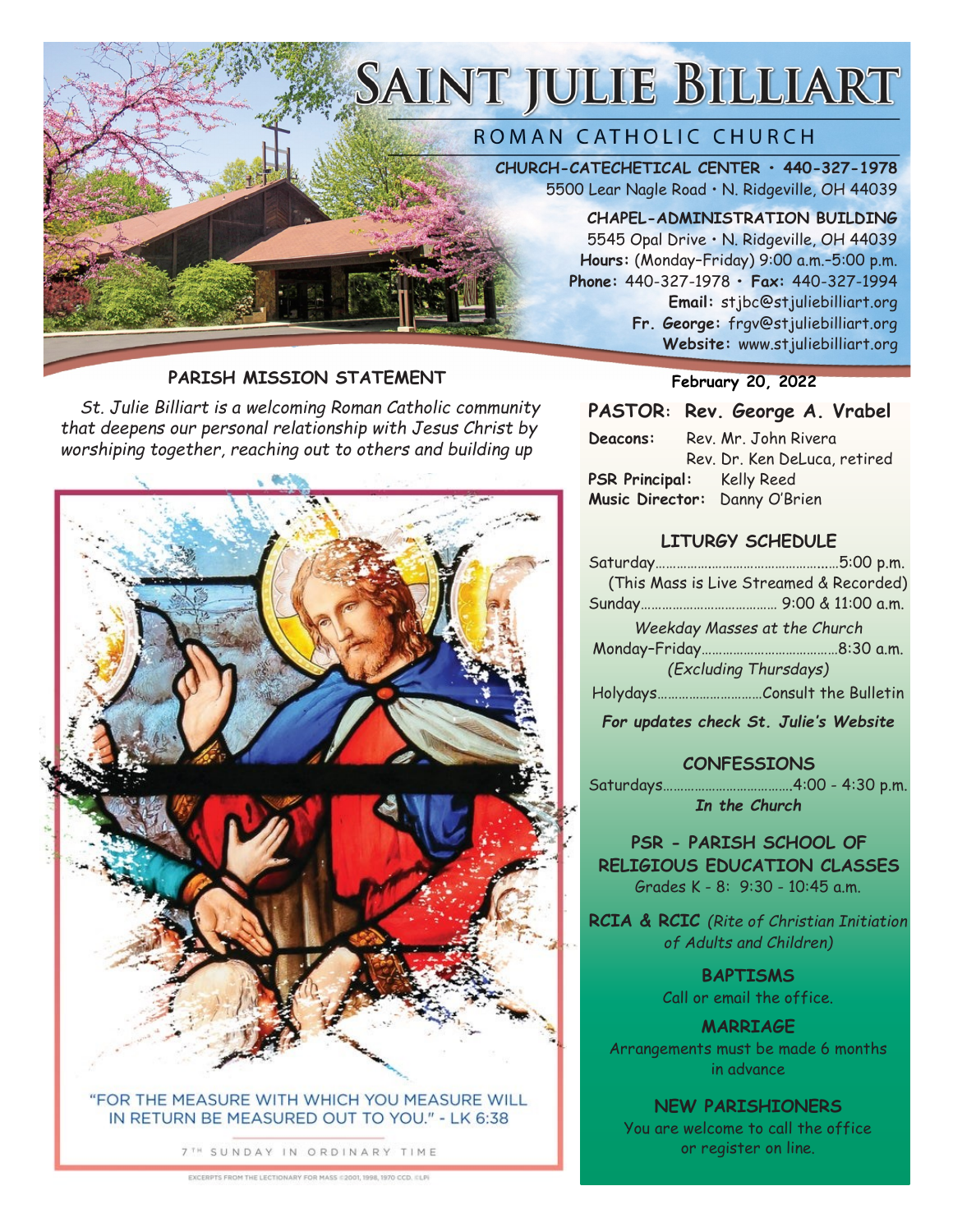# **St. Julie Billiart Parish Seventh Sunday in Ordinary Time**

#### *From the desk of Fr. George…*

#### Greetings to all!

Due to the calendar date of Easter (April 17, 2022) this is a long stretch of Ordinary Time between The Christmas Season and Lent. I am looking forward to a change and the beginning of Lent on Wednesday, March 2<sup>nd</sup>. Meanwhile, the Church continues with this Seventh Sunday of Ordinary time.

Today's first reading goes back 1,000 years before Christ and recounts the relationship between Saul and David. Saul is hunting down David to kill him. Since people of that day lived by "an eye for an eye and a tooth for a tooth," David would have been entitled to retaliate and get Saul first. But David sensed a higher law of respect for God's anointed and chose not to harm the king.

We are called to that higher law through Jesus' teaching of the law of love and forgiveness. And so, it is fair to ask: "How do you treat others – and not just those you like, but also those you don't like?" Living with respect for others is a love like God's own love: unconditional and generous. Get started now to be in readiness for Lent and the sacred season of conversion. Who knows, it might be your last effort to live and love as God has made us to be. Fr. George

#### **Parish News and Updates:**

- **The Book Study Club** meets on *Friday afternoon at 2:00pm* in the St. Anne Room (enter off the South Parking lot at the church) **For Friday, February 25th: Prepare chapters 4-6.**
- **Now is the time…** to begin collecting old palms before Ash Wednesday. The old palms become the ashes used to begin Lent. Place your old palms into the basket located in the vestibule of the church, and we will 'weave' our way toward Lent!
- **This week, The Letters of St. Paul will meet on Monday evening at 7:00pm.**
- **The Synod on Synodality parish meetings are coming up and will be held in the church: Sunday, February 20th after the 11:00 Mass Tuesday, February 22nd at 7:00pm**
- You are invited to participate in one of these listening sessions to help form not only the Universal Church but also help direct St. Julie's local response of the Church in today's world. *Call the office to register so that we can prepare the appropriate number of materials.*

*(Continued)*

**Pastoral Council** meets Monday, February 28<sup>th</sup>.

**Stations of the Cross** will be prayed on Mondays after the 8:30am Mass and on Fridays at 7:00pm. In addition to the familiar sets we have been using, a couple of new sets will be added to diversify our prayers.

#### President's Day

The birthday of U.S. President [George](https://www.britannica.com/biography/George-Washington)  **[Washington](https://www.britannica.com/biography/George-Washington)** (February 22) was first celebrated as a federal

holiday in the



United States in the 1880s. In 1968 the holiday was adapted to also honour the birth of U.S. President [Abraham Lincoln](https://www.britannica.com/biography/Abraham-Lincoln) (February 12) and moved to the third Monday in February. Presidents' Day is sometimes considered to be a celebration of all [U.S. presidents.](https://www.britannica.com/topic/presidency-of-the-United-States-of-America) 

# *Ladies Breakfast*

## *Cancelled*

Due to scheduling conflicts, unfortunately, the Ladies Breakfast will NOT resume on March 12. Please watch the bulletin for details

### **Men's Breakfast**

Please join us for the St Julie & St Peter Men's Fellowship breakfast on Saturday March 19th @ 8:20 am. Breakfast will be served at St. Peter's in the Gym. Enjoy a hearty breakfast and meet some new people and an old friend, Jesus. We will end promptly at 9:45 am. So that we have an idea of how much food to prepare please RSVP by sending an email to Mike Jessup at [sjspbreakfast@gmail.com](mailto:sjspbreakfast@gmail.com) by March 13th.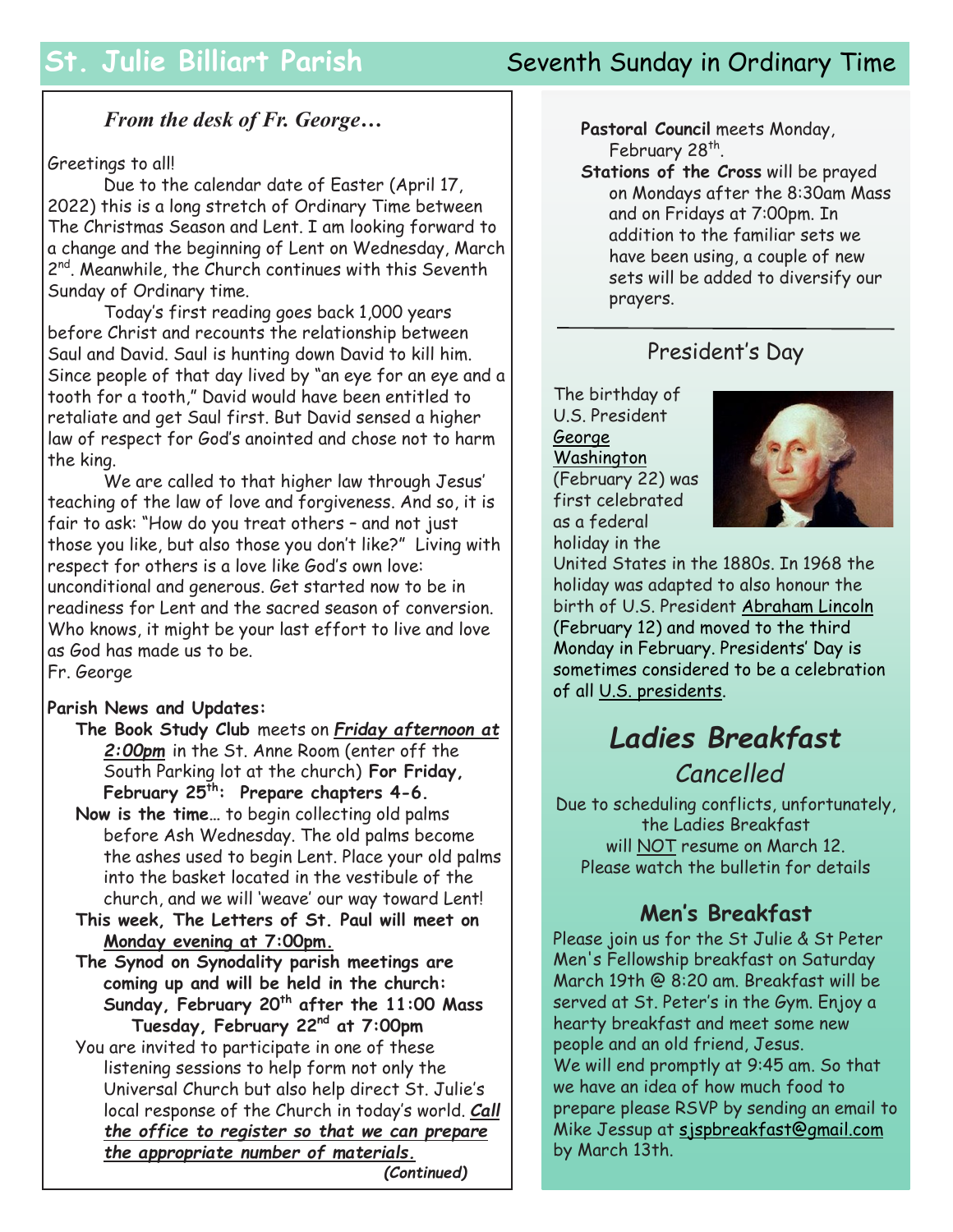# Parish & Community Events February 20, 2022

# Religious Education

*PSR-P***arish** *S***chool of** *R***eligion,** Pre K - 8 th grades, **9:30-10:45 a.m.** 

## *Mass Intentions for the Week*

|                | Feb. 19 Saturday  | 5:00 p.m. Charles Smick, Sr. & Nancy Erwin (Chuck Smick) |  |
|----------------|-------------------|----------------------------------------------------------|--|
| Feb. 20 Sunday |                   | 9:00 a.m. St. Julie Billiart Parishioners                |  |
|                |                   | 11:00 a.m. Eleanor Gravette (Kotarsky, Turk, Schaefer,   |  |
|                |                   | Konieczka Families                                       |  |
| Feb. 21 Monday |                   | 8:30 a.m. Kevin Zientek (Mary Zablotney)                 |  |
|                | Feb. 22 Tuesday   | 8:30 a.m. Nick Arguello (Barb Arguello)                  |  |
|                | Feb. 23 Wednesday | 8:30 a.m. Health of Marion Matuszak                      |  |
|                | Feb. 24 Thursday  | No Mass                                                  |  |
| Feb. 25 Friday |                   | 8:30 p.m. Lois & Anthony Goldyn (Jim & Helen Goldyn)     |  |
|                | Feb. 26 Saturday  | 5:00 a.m. Carmen Casement (McBride Family)               |  |
| Feb. 27 Sunday |                   | 9:00 a.m. St. Julie Billiart Parishioners                |  |
|                |                   | 11:00 a.m. Elmer & Kathryn Uhl (Kathleen Sobczak)        |  |

### The Week Ahead

**Sat./Sun.** Catholic Charities Wknd **Sun.** PSR Synod Parish Mtg., after 11:00 Mass **Mon.** Letters of St. Paul, 7:00 p.m. **Tues.** PrimeTimers, 2:15 Synod Parish Mtg. 7:00 p.m. **Wed.** Rosary, 1:00 p.m., Church **Thurs.** Crockpot Carry Out **Fri.** Matthew Kelly Class, 2:00 **Sun.** PSR **Mon.** Parish Council Mtg. Coming Events

**March 2** Ash Wednesday **March 16** Diocesan Wide Evening of Confession **March 20** Communal Penance Service, St. Peter

# **North Ridgeville Community Care Invites You to**

Soup for the Spirit (Virtual) 2022

Virtual Silent Auction, Exclusive Raffles, 50/50 and More! Online Auction Begins Tuesday, February 22.—until 10:00 p.m. Saturday, February 26.

Tickets and Sponsorship Opportunities Available. To register, visit our website: nrcommcare.org

Follow us on Facebook and Twitter @nrcommcare for updates and information

# PRAY FOR...

the health of, and caregivers of: Dennis Jufko, Lola Cook, Mary Polchek, Joe Bujnak, Maggie Kearney, great granddaughter of June Kearney, Ed & Marian Matuszak, Agnes Valenta, Bill Cusick, Ken DeLuca, Terry Flanagan, Carol Polak, Melissa Snyder, Barb Vrtachnik, Jean Rasmussen, Kathleen Sobczak, Dolores Rivera, Marian Juszkiewicz, JoAnne Bellomo, Irene Kollin, Regula Family, Sondra Jirousek, Carol Straub; for our men & women in uniform; our police, firefighters, doctors & nurses; and for vocations to the priesthood, diaconate and religious life.



"Give and gifts will be given to you; a good measure, packed together,

shaken down, and overflowing, will be poured into your lap. For the measure with which you measure will in return be measured out to you." - Lk 6:38

#### **2021 Contribution Statements**

To request a statement, email the office at: stjbc@stjuliebilliart.org or call 440-327-1978.

Statements can either be emailed to you or sent in the mail.

#### **First Friday Forum, March 4**

Fr. Damian Ference, Professor of Philosophy - Borromeo Seminary

**"The Reason Your Children and Grandchildren Don't Go to Church."**

Luncheon Buffet 11:30 am, Speaker 12:00-1:00 pm. Please mail your \$25 check to: First Friday Forum of Lorain County, 320 Middle Ave, Elyria, OH 44035, call reservation line at 440-213-2132 or e-mail ffflorain@gmail.com

#### Parish Stewardship

| Online Mass including 14 livestream:77 |  |
|----------------------------------------|--|
|                                        |  |
|                                        |  |

*. Thank you for sharing your blessings.*